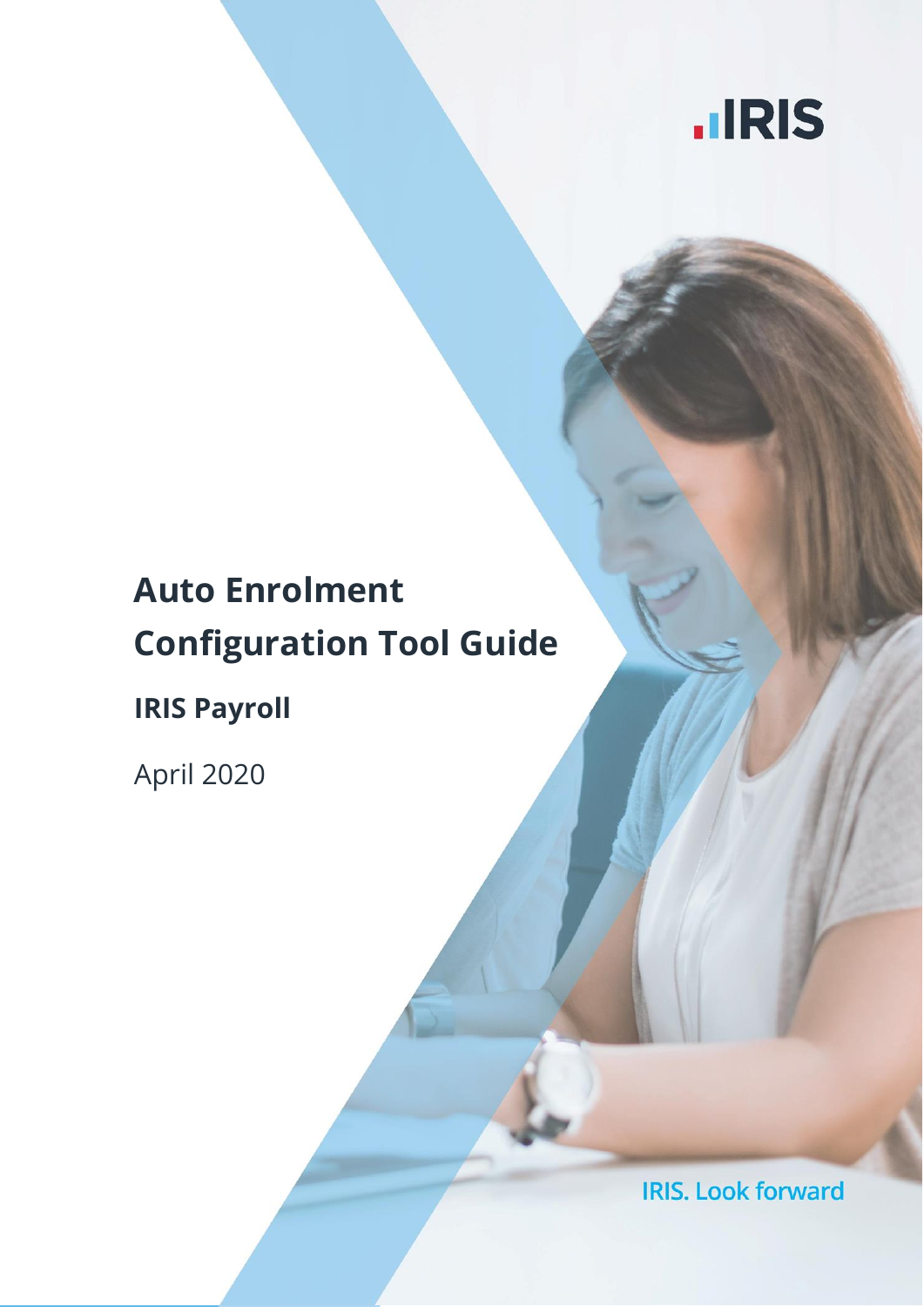# **Contents**

| 1.  |                                                                                       |  |
|-----|---------------------------------------------------------------------------------------|--|
| 2.  |                                                                                       |  |
| 3.  |                                                                                       |  |
| 4.  |                                                                                       |  |
| 5.  |                                                                                       |  |
| 6.  |                                                                                       |  |
|     |                                                                                       |  |
| 7.  |                                                                                       |  |
| 8.  |                                                                                       |  |
| 9.  |                                                                                       |  |
| 10. |                                                                                       |  |
|     | Information you may need to complete after using the tool and before Auto Enrolment 7 |  |
|     |                                                                                       |  |
|     | Payroll Calendar                                                                      |  |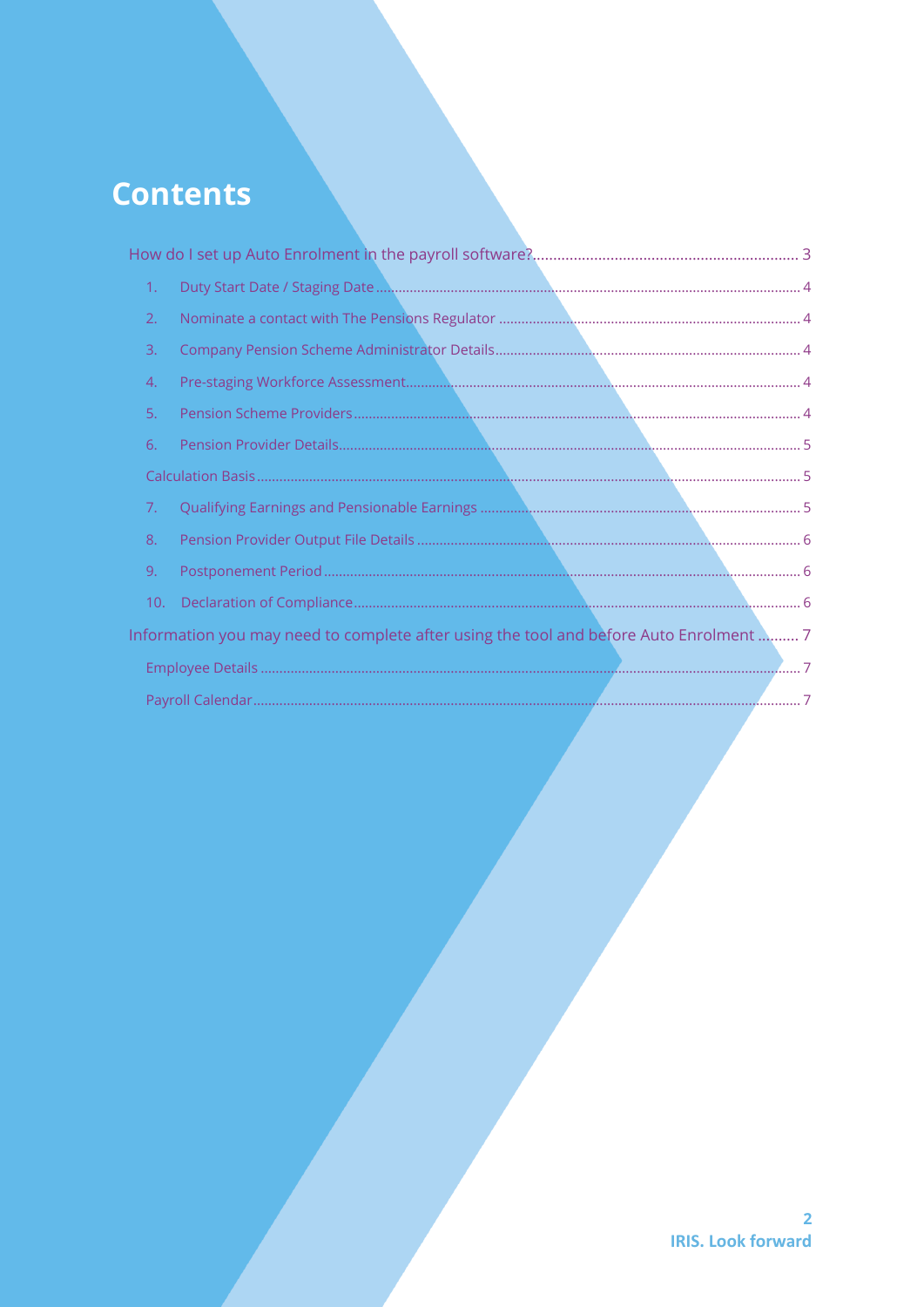# <span id="page-2-0"></span>**How do I set up Auto Enrolment in the payroll software?**

To assist you, the payroll software contains an **Automatic Enrolment Configuration Tool**, covering all the steps you need to take to configure your system.

To begin, click on the **Pension** menu and select **Auto Enrol Config Tool**.

| 1 Automatic Enrolment Configuration Tool                                                                                                                                                                                                                                                               |              | $\mathbf x$              |  |  |
|--------------------------------------------------------------------------------------------------------------------------------------------------------------------------------------------------------------------------------------------------------------------------------------------------------|--------------|--------------------------|--|--|
|                                                                                                                                                                                                                                                                                                        |              |                          |  |  |
| <b>Automatic Enrolment Configuration Tool</b>                                                                                                                                                                                                                                                          |              |                          |  |  |
| Welcome to the Automatic Enrolment Configuration Tool. You need to complete all 10 steps to fully comply with legislation. You don't need to<br>complete the steps at the same time, however, as you can return to this screen at any point.                                                           |              |                          |  |  |
| 1. Your company's Duty Start Date / Staging Date                                                                                                                                                                                                                                                       | <b>To Do</b> | $\overline{\phantom{a}}$ |  |  |
| 2. Nominate a contact with The Pensions Regulator                                                                                                                                                                                                                                                      | To Do        | $\Rightarrow$            |  |  |
| 3. Contact details of the pension administrator at your company                                                                                                                                                                                                                                        | To Do        | $\Rightarrow$            |  |  |
| 4. Pre-staging workforce assessment                                                                                                                                                                                                                                                                    | To Do        | $\Rightarrow$            |  |  |
| Choose your pension provider<br>5.                                                                                                                                                                                                                                                                     | <b>To Do</b> | $\Rightarrow$            |  |  |
| 6.<br>Pension Provider scheme details you will use for automatic enrolment                                                                                                                                                                                                                             | To Do        | $\Rightarrow$            |  |  |
| Define the pay elements for Qualifying Earnings and Pensionable Earnings<br>7. .                                                                                                                                                                                                                       | To Do        | $\Rightarrow$            |  |  |
| Pension provider output file details<br>8.                                                                                                                                                                                                                                                             | <b>To Do</b> | $\Rightarrow$            |  |  |
| Configure your Postponement Period<br>9.                                                                                                                                                                                                                                                               | To Do        | $\Rightarrow$            |  |  |
| 10. Declaration of Compliance (register) for The Pensions Regulator                                                                                                                                                                                                                                    | To Do        | $\Rightarrow$            |  |  |
| The information you have entered is in preparation for your Staging Date. This will be stored for information purposes, but will not<br>become active until you purchase the IRIS AE Suite™. Please contact sales on 0344 815 5656 for more information on how you can<br>purchase the IRIS AE Suite™. |              |                          |  |  |
| Next                                                                                                                                                                                                                                                                                                   | Close        | Help                     |  |  |

These are all the steps you need to take to comply with existing legislation. You don't need to complete all the steps at once as you can return to this screen at any time.

Use the **Previous** and **Next** buttons to navigate between the screens.

- Click on each arrow to open the relevant screen
- As you complete each step, **To do** will change to **Complete**

Please Note: You can return to the **Automatic Enrolment Configuration Tool** at any stage to make changes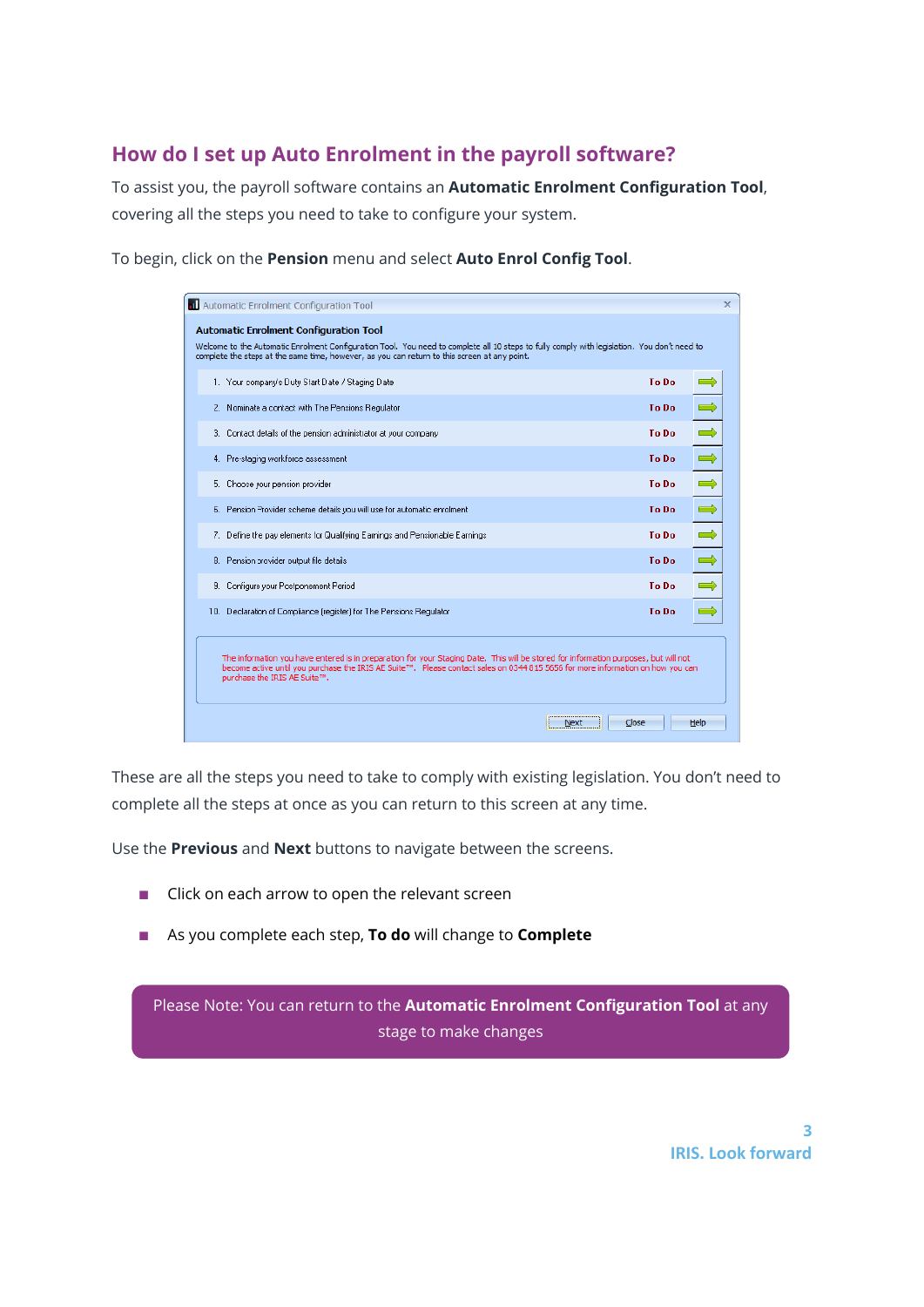Here are some further details on completing each step:

# <span id="page-3-0"></span>**1. Duty Start Date / Staging Date**

The date when automatic enrolment duties begin to apply to your company. You need to meet your key duties by this date.

To find out your Duty Start Date / Staging Date, go to **[The Pensions Regulator](http://www.thepensionsregulator.gov.uk/employers/staging-date.aspx)** website and enter your PAYE Reference number (e.g. 913WZ5121A).

## <span id="page-3-1"></span>**2. Nominate a contact with The Pensions Regulator**

You need to inform The Pensions Regulator who they need to send important communications to regarding automatic enrolment.

Click the button **Nominate a contact with The Pensions Regulator**. This takes you to the section of **[The Pensions Regulator](https://automation.thepensionsregulator.gov.uk/Nomination)** website where you need to enter your details. You will need to enter your reference code which you will find on any letter you have received from **The Pensions Regulator**.

Click the **Mark as Complete** button to mark this step as complete.

## <span id="page-3-2"></span>**3. Company Pension Scheme Administrator Details**

These should be the details of the individual in your company who will be communicating with your pension provider on a day-to-day basis.

It's important to complete this section as these details are used in the pension communications sent to your employees using IRIS AE Suite™.

#### <span id="page-3-3"></span>**4. Pre-staging Workforce Assessment**

This screen enables you to get an estimate of how many employees are likely to be automatically enrolled at your Duty Start Date / Staging Date. It is really only for your information and is not a requirement.

# <span id="page-3-4"></span>**5. Pension Scheme Providers**

Select the Pension Provider you are using from the drop-down list. We only list the companies we currently work with in order to provide pension output files. If yours is not listed, please contact IRIS for assistance on 0344 815 5656.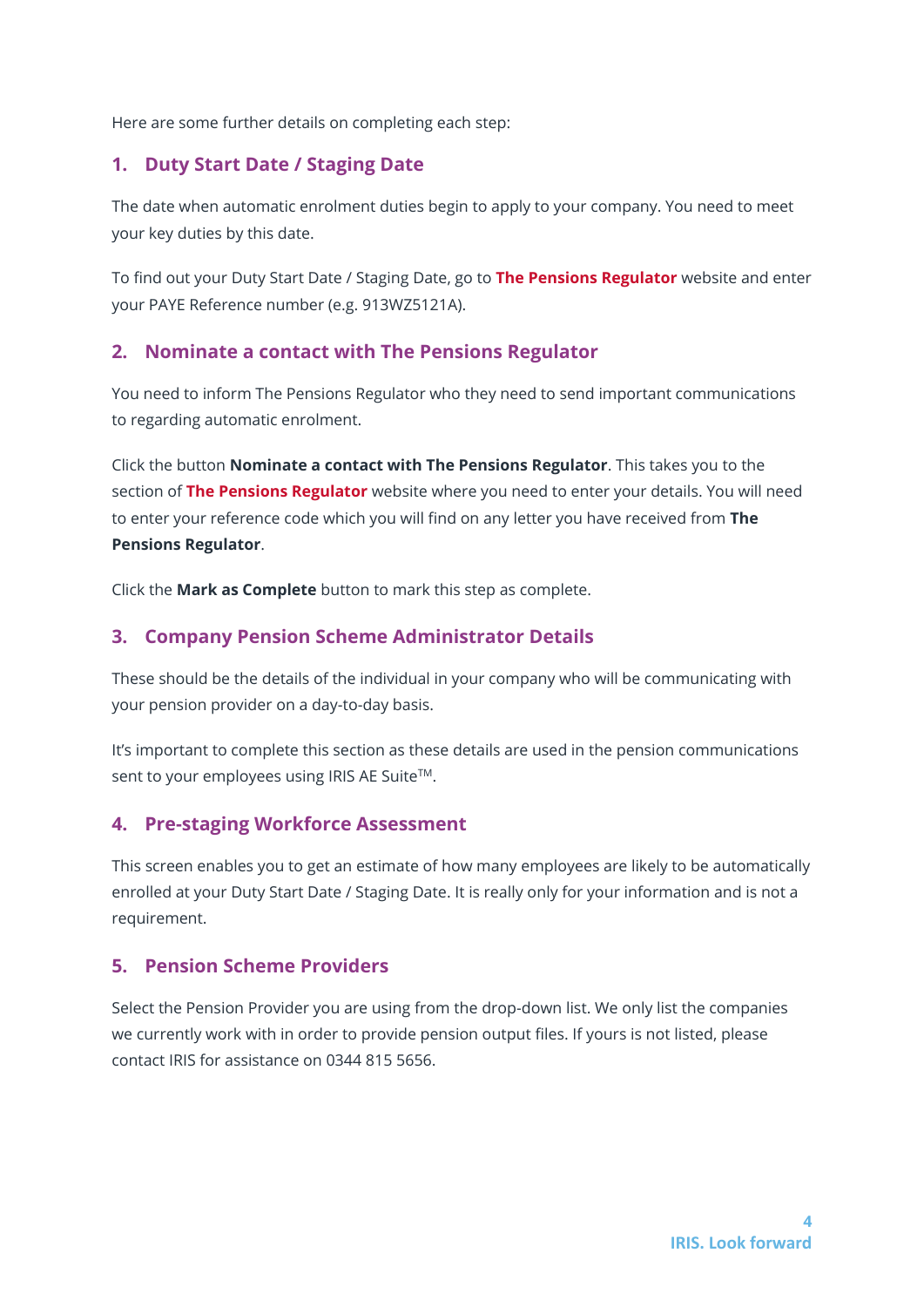# <span id="page-4-0"></span>**6. Pension Provider Details**

Your pension provider should supply you with the details you need to complete this screen. You are also able to select an existing pension scheme.

Completing this screen will create your pension deductions for you. Alternatively, if you set-up your deductions via **Company | Payment/Deductions**, IRIS has several guides for you **[here](http://www.iris.co.uk/support/other-payroll-and-hr-support-inc-p11d-and-bookkeeping/automatic-enrolment-pension-setup/creating-your-pension-deductions/)** depending on your pension provider.

If you are using NEST, you must tick **Use existing scheme** and select the NEST fund already created in the system. This will then add the pension deductions to the existing NEST fund.

# <span id="page-4-1"></span>**Calculation Basis**

## **Qualifying (banded) Earnings**

**Qualifying (banded) Earnings** are the earnings you can use to calculate contributions for an auto enrolment pension. For the 2020/2021 tax year, this is between £6,240 and £50,000 a year.

If you select **Qualifying (banded) Earnings** to work out contributions, the payroll software will contribute a percentage of a worker's gross annual earnings that fall between £6,240 and £50,000. The first £6,240 of their earnings isn't included in the calculation. For example, if a worker earns £20,000, their qualifying earnings would be £13,760.

These are annual figures. Because you pay contributions every time you pay your workers, the payroll software will calculate contributions based on qualifying earnings for each pay period in turn.

A worker's qualifying earnings for a pay period will include all of the following:

- overtime
- bonuses
- commission
- $\blacksquare$  statutory sick pay
- statutory pay someone receives during paternity, maternity or any other kind of family leave

#### **Pensionable Earnings**

Your pension provider will be able to tell you what constitutes as **Pensionable Earnings**.

# <span id="page-4-2"></span>**7. Qualifying Earnings and Pensionable Earnings**

This screen describes the difference between the two and enables you to tick/untick elements of employees' pay as required by your pension scheme. You will need to click the **Mark as Complete** button to mark this step as complete.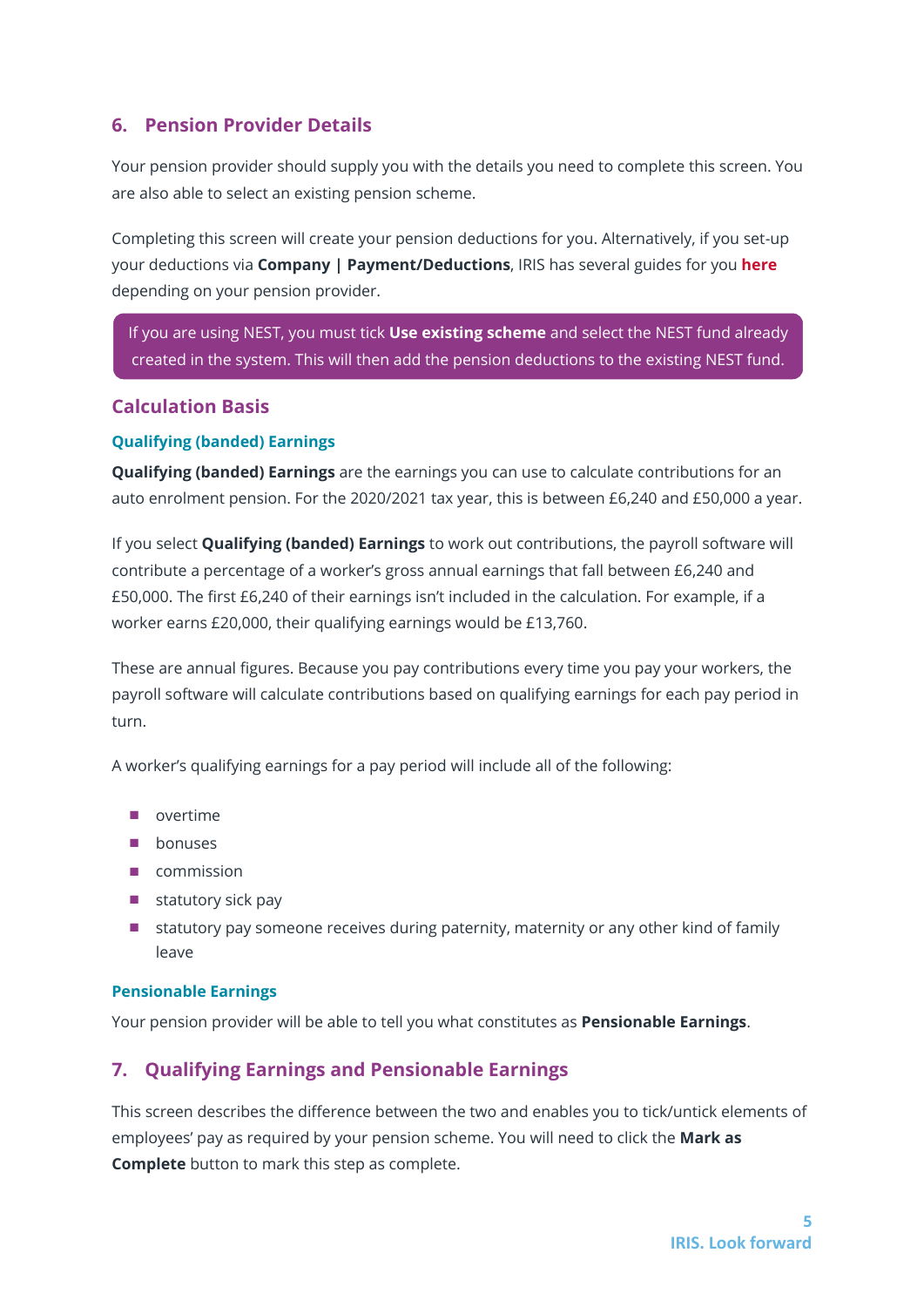# <span id="page-5-0"></span>**8. Pension Provider Output File Details**

The IRIS AE Suite™ allows you to produce output files for your chosen provider to be uploaded directly to their web portal.

#### **Include**

Pension providers require different employees to be included in the output file depending on whether the payroll software is doing the assessment.

- Generally, we assume payroll will do the assessment and as such the **Include** option will be set to **This fund only** by default
- If assessment is being done by another method, for example using another piece of software, information may be needed on all employees, therefore you would need to select **All Employees**

If you are unsure who should be included in your output files, please contact your pension provider.

## <span id="page-5-1"></span>**9. Postponement Period**

It is possible to delay automatic enrolment assessment for up to three months at Duty Start Date / Staging Date or a new employee's Start Date.

You can also delay automatic enrolment assessment for employees who become eligible jobholders for up to three months.

Enter your postponement requirements on this screen. You will need to click the **Mark as Complete** button to mark this step as complete.

For further details on **Postponement**, click **[here](http://www.iris.co.uk/AELegislation)** to view the **Legislation Guide**.

# <span id="page-5-2"></span>**10. Declaration of Compliance**

Once you've enrolled your staff, you must complete your **Declaration of Compliance** with The Pensions Regulator. The declaration confirms that you've complied with your legal duties.

Even if you haven't had to enrol anyone (but had employees on your Duty Start Date / Staging Date), you still need to complete your declaration.

Click the button **Complete Declaration of Compliance (registration)** to complete this online. You can start at any time; however, you cannot complete it until a month after your Duty Start Date / Staging Date (and must complete it within five months).

The payroll software provides a report, which you can print from this screen, containing much, but not all, of the information you need to complete the declaration. The Pension Regulator's Declaration of Compliance (registration) checklist is available **[here](http://www.thepensionsregulator.gov.uk/docs/automatic-enrolment-online-registration-checklist.pdf)**. When you have completed your declaration online, click the **Mark as Complete** button.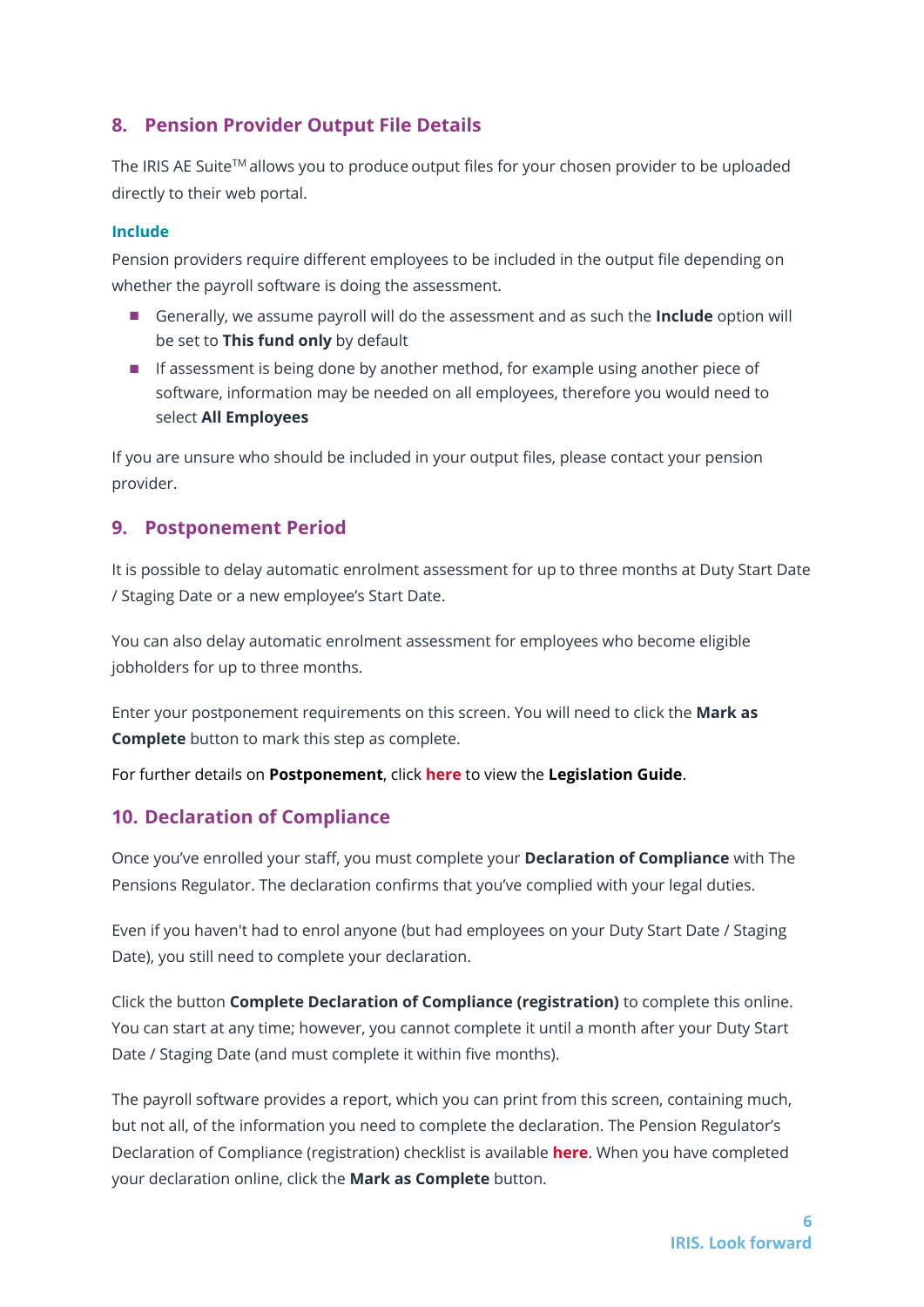# <span id="page-6-0"></span>**Information you may need to complete after using the tool and before Auto Enrolment**

# <span id="page-6-1"></span>**Employee Details**

Before an employee is automatically enrolled, there are some details which you may need to complete.

For employees with an existing pension, which meets the criteria to be an automatic enrolment scheme, go to **Employee Details | Pay Elements |Pensions** and tick **Member of a Qualifying Scheme**. This needs to be done before the first payroll run after Duty Start Date / Staging Date.

On the **Employee Details | Pay Elements | Pensions** tab:

- 1. Complete the tick box Works outside of UK if necessary
- 2. As only one **Pension Fund** can be used for **Auto Enrolment**, if you have several **Pension Funds**, you will need to apply these to **Employee details** manually

# <span id="page-6-2"></span>**Payroll Calendar**

You need to set-up the **Payroll Calendar** in order to ensure the pay reference periods used during Automatic Enrolment assessment are correct.

The **Payroll Calendar** allows you to define the start and end date for each work period in the year. You have options for monthly, weekly, two weekly and four weeklies, but you only need to complete the pay frequencies you use.

- **1.** From the **Company** tab select **Payroll Calendar**
- **2.** Select the next **Pay Date**
- **3.** The subsequent **Start** and **End** dates will automatically be populated from the first entry to the end of the year

If you start using the payroll software part way through the year, you can configure the calendar from that point

**4.** Enter your **Work Period Start Date**, the **End Date** will be populated automatically